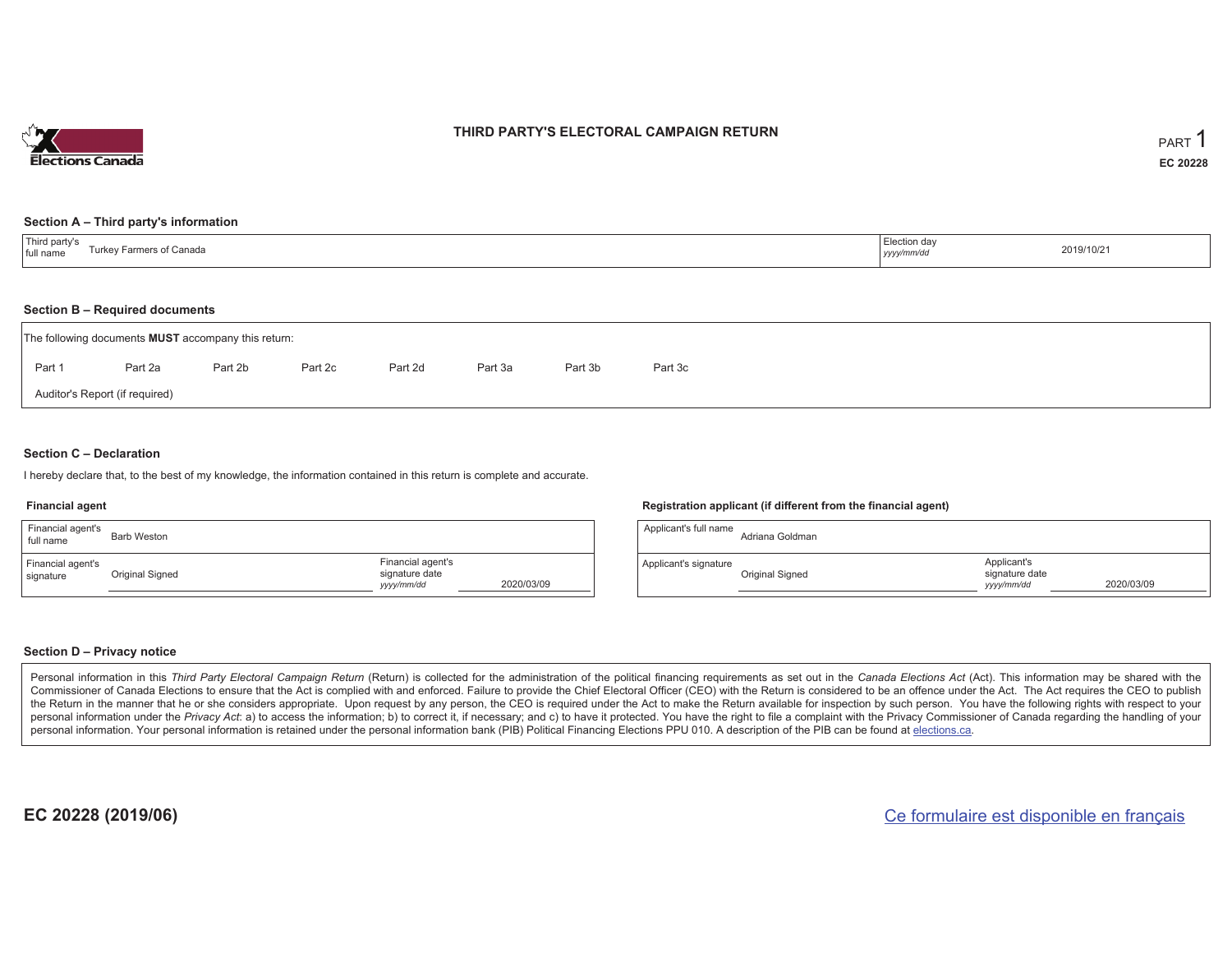

### **THIRD PARTY'S ELECTORAL CAMPAIGN RETURN HIRD PARTY'S ELECTORAL CAMPAIGN RETURN<br>Statement of monetary contributions received PART 2a**

**EC 20228**

| No. | <b>Full name</b> | Street<br>no.                                 | <b>Street</b> | Apt. | City | Prov./<br>Terr. | Postal<br>code | Date<br>received<br>yyyy/mm/dd                                                      | Individual | Business /<br>Commercial<br>organization | Government | Trade union | Corporation<br>without share<br>capital | Unincorporated<br>organization or<br>association |
|-----|------------------|-----------------------------------------------|---------------|------|------|-----------------|----------------|-------------------------------------------------------------------------------------|------------|------------------------------------------|------------|-------------|-----------------------------------------|--------------------------------------------------|
|     |                  |                                               |               |      |      |                 |                |                                                                                     | \$         | $\mathsf{s}$                             | \$         | \$          | \$                                      | \$                                               |
|     |                  |                                               |               |      |      |                 |                |                                                                                     |            |                                          |            |             |                                         |                                                  |
|     |                  |                                               |               |      |      |                 |                |                                                                                     |            |                                          |            |             |                                         |                                                  |
|     |                  |                                               |               |      |      |                 |                |                                                                                     |            |                                          |            |             |                                         |                                                  |
|     |                  |                                               |               |      |      |                 |                |                                                                                     |            |                                          |            |             |                                         |                                                  |
|     |                  |                                               |               |      |      |                 |                |                                                                                     |            |                                          |            |             |                                         |                                                  |
|     |                  |                                               |               |      |      |                 |                |                                                                                     |            |                                          |            |             |                                         |                                                  |
|     |                  |                                               |               |      |      |                 |                |                                                                                     |            |                                          |            |             |                                         |                                                  |
|     |                  |                                               |               |      |      |                 |                |                                                                                     |            |                                          |            |             |                                         |                                                  |
|     |                  |                                               |               |      |      |                 |                |                                                                                     |            |                                          |            |             |                                         |                                                  |
|     |                  |                                               |               |      |      |                 |                |                                                                                     |            |                                          |            |             |                                         |                                                  |
|     |                  |                                               |               |      |      |                 |                |                                                                                     |            |                                          |            |             |                                         |                                                  |
|     |                  |                                               |               |      |      |                 |                |                                                                                     |            |                                          |            |             |                                         |                                                  |
|     |                  |                                               |               |      |      |                 |                |                                                                                     |            |                                          |            |             |                                         |                                                  |
|     |                  |                                               |               |      |      |                 |                |                                                                                     |            |                                          |            |             |                                         |                                                  |
|     |                  |                                               |               |      |      |                 |                |                                                                                     |            |                                          |            |             |                                         |                                                  |
|     |                  |                                               |               |      |      |                 |                | Totals carried forward from previous page \$                                        |            |                                          |            |             |                                         |                                                  |
|     |                  |                                               |               |      |      |                 |                | Total amount of monetary contributions by contributors who gave over \$200 (A)      |            |                                          |            |             |                                         |                                                  |
|     |                  |                                               |               |      |      |                 |                | Number of contributors who gave over \$200                                          |            |                                          |            |             |                                         |                                                  |
|     |                  |                                               |               |      |      |                 |                | Total amount of monetary contributions by contributors who gave \$200 or less $(B)$ |            |                                          |            |             |                                         |                                                  |
|     |                  | Number of contributors who gave \$200 or less |               |      |      |                 |                |                                                                                     |            |                                          |            |             |                                         |                                                  |
|     |                  |                                               |               |      |      |                 |                | Total amount of all monetary contributions (A+B)                                    |            |                                          |            |             |                                         |                                                  |
|     |                  |                                               |               |      |      |                 |                | Number of contributors who gave monetary contributions                              |            |                                          |            |             |                                         |                                                  |
|     |                  |                                               |               |      |      |                 |                |                                                                                     |            |                                          |            |             |                                         |                                                  |

| l Thiro<br>2019/10/2<br>.<br>part<br>,,,, | 'ag∈ |
|-------------------------------------------|------|
|-------------------------------------------|------|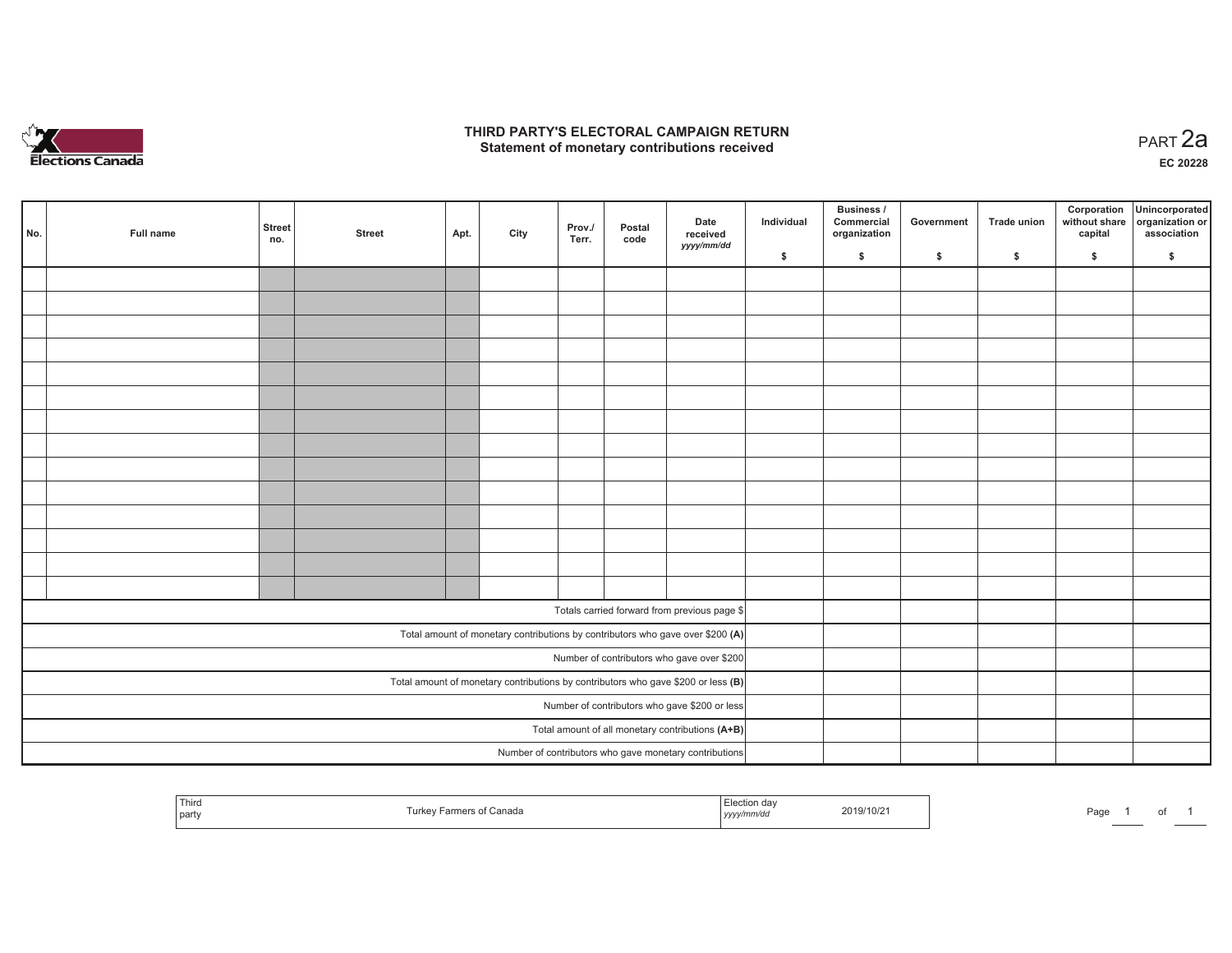

## **THIRD PARTY'S ELECTORAL CAMPAIGN RETURN**  THIRD PARTY'S ELECTORAL CAMPAIGN RETURN<br>Statement of non-monetary contributions received<br> **PART 2b**

| No.                                                                                     | Full name | <b>Street</b><br>no. | <b>Street</b> | Apt. | City | Prov./<br>Terr. | Postal<br>code | Date<br>received                                                                   | Individual | <b>Business /</b><br>Commercial<br>organization | Government | Trade union | Corporation<br>capital | Unincorporated<br>without share organization or<br>association |
|-----------------------------------------------------------------------------------------|-----------|----------------------|---------------|------|------|-----------------|----------------|------------------------------------------------------------------------------------|------------|-------------------------------------------------|------------|-------------|------------------------|----------------------------------------------------------------|
|                                                                                         |           |                      |               |      |      |                 |                | yyyy/mm/dd                                                                         | \$         | \$                                              | \$         | \$          | \$                     | \$                                                             |
|                                                                                         |           |                      |               |      |      |                 |                |                                                                                    |            |                                                 |            |             |                        |                                                                |
|                                                                                         |           |                      |               |      |      |                 |                |                                                                                    |            |                                                 |            |             |                        |                                                                |
|                                                                                         |           |                      |               |      |      |                 |                |                                                                                    |            |                                                 |            |             |                        |                                                                |
|                                                                                         |           |                      |               |      |      |                 |                |                                                                                    |            |                                                 |            |             |                        |                                                                |
|                                                                                         |           |                      |               |      |      |                 |                |                                                                                    |            |                                                 |            |             |                        |                                                                |
|                                                                                         |           |                      |               |      |      |                 |                |                                                                                    |            |                                                 |            |             |                        |                                                                |
|                                                                                         |           |                      |               |      |      |                 |                |                                                                                    |            |                                                 |            |             |                        |                                                                |
|                                                                                         |           |                      |               |      |      |                 |                |                                                                                    |            |                                                 |            |             |                        |                                                                |
|                                                                                         |           |                      |               |      |      |                 |                |                                                                                    |            |                                                 |            |             |                        |                                                                |
|                                                                                         |           |                      |               |      |      |                 |                |                                                                                    |            |                                                 |            |             |                        |                                                                |
|                                                                                         |           |                      |               |      |      |                 |                |                                                                                    |            |                                                 |            |             |                        |                                                                |
|                                                                                         |           |                      |               |      |      |                 |                |                                                                                    |            |                                                 |            |             |                        |                                                                |
|                                                                                         |           |                      |               |      |      |                 |                |                                                                                    |            |                                                 |            |             |                        |                                                                |
|                                                                                         |           |                      |               |      |      |                 |                |                                                                                    |            |                                                 |            |             |                        |                                                                |
|                                                                                         |           |                      |               |      |      |                 |                | Totals carried forward from previous page \$                                       | 0.00       | 0.00                                            | 0.00       | 0.00        | 0.00                   | 0.00                                                           |
|                                                                                         |           |                      |               |      |      |                 |                |                                                                                    |            |                                                 |            |             |                        |                                                                |
|                                                                                         |           |                      |               |      |      |                 |                | Total amount of non-monetary contributions by contributors who gave over \$200 (A) |            |                                                 |            |             |                        |                                                                |
| Number of contributors who gave over \$200                                              |           |                      |               |      |      |                 |                |                                                                                    |            |                                                 |            |             |                        |                                                                |
| Total amount of non-monetary contributions by contributors who gave \$200 or less $(B)$ |           |                      |               |      |      |                 |                |                                                                                    |            |                                                 |            |             |                        |                                                                |
| Number of contributors who gave \$200 or less                                           |           |                      |               |      |      |                 |                |                                                                                    |            |                                                 |            |             |                        |                                                                |
|                                                                                         |           |                      |               |      |      |                 |                | Total amount of all non-monetary contributions (A+B)                               | 0.00       | 0.00                                            | 0.00       | 0.00        | 0.00                   | 0.00                                                           |
|                                                                                         |           |                      |               |      |      |                 |                | Number of contributors who gave non-monetary contributions                         |            |                                                 |            |             |                        |                                                                |

| nar | .<br>canad<br>part. | $\cdots$<br>2019/10/2<br>,,,,, | າ - -<br>'au<br> |
|-----|---------------------|--------------------------------|------------------|
|-----|---------------------|--------------------------------|------------------|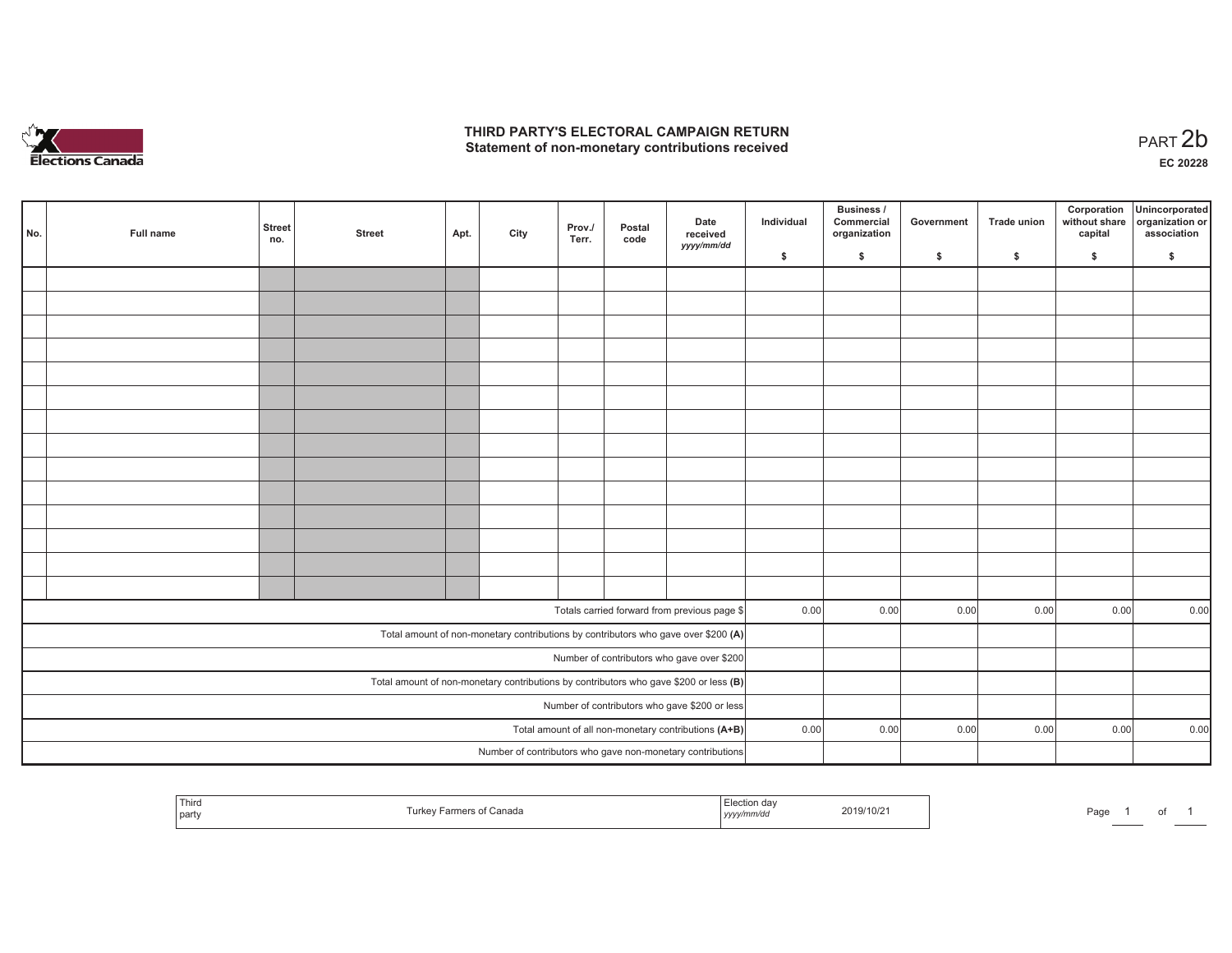

## **THIRD PARTY'S ELECTORAL CAMPAIGN RETURN STATE:** PRACT OF OPPRESS THE STATE STATE STATE STATE STATE STATE STATE STATE STATE STATE START 2C PART 2C STATE STATE STATE STATE STATE STATE STATE STATE STATE STATE STATE STATE STATE STATE STATE STATE STATE STATE STATE S

**EC 20228**

| No. | Full name | <b>Street</b><br>no. | <b>Street</b> | Apt. | City | Prov./<br>Terr. | Postal<br>code | Date<br>received                                                  | Individual | Business /<br>Commercial<br>organization | Government | Trade union  | Corporation<br>capital | Unincorporated<br>without share organization or<br>association |
|-----|-----------|----------------------|---------------|------|------|-----------------|----------------|-------------------------------------------------------------------|------------|------------------------------------------|------------|--------------|------------------------|----------------------------------------------------------------|
|     |           |                      |               |      |      |                 |                | yyyy/mm/dd                                                        | \$         | \$                                       | \$         | $\mathsf{s}$ | \$                     | \$                                                             |
|     |           |                      |               |      |      |                 |                |                                                                   |            |                                          |            |              |                        |                                                                |
|     |           |                      |               |      |      |                 |                |                                                                   |            |                                          |            |              |                        |                                                                |
|     |           |                      |               |      |      |                 |                |                                                                   |            |                                          |            |              |                        |                                                                |
|     |           |                      |               |      |      |                 |                |                                                                   |            |                                          |            |              |                        |                                                                |
|     |           |                      |               |      |      |                 |                |                                                                   |            |                                          |            |              |                        |                                                                |
|     |           |                      |               |      |      |                 |                |                                                                   |            |                                          |            |              |                        |                                                                |
|     |           |                      |               |      |      |                 |                |                                                                   |            |                                          |            |              |                        |                                                                |
|     |           |                      |               |      |      |                 |                |                                                                   |            |                                          |            |              |                        |                                                                |
|     |           |                      |               |      |      |                 |                |                                                                   |            |                                          |            |              |                        |                                                                |
|     |           |                      |               |      |      |                 |                |                                                                   |            |                                          |            |              |                        |                                                                |
|     |           |                      |               |      |      |                 |                |                                                                   |            |                                          |            |              |                        |                                                                |
|     |           |                      |               |      |      |                 |                |                                                                   |            |                                          |            |              |                        |                                                                |
|     |           |                      |               |      |      |                 |                |                                                                   |            |                                          |            |              |                        |                                                                |
|     |           |                      |               |      |      |                 |                |                                                                   |            |                                          |            |              |                        |                                                                |
|     |           |                      |               |      |      |                 |                | Totals carried forward from previous page \$                      |            |                                          |            |              |                        |                                                                |
|     |           |                      |               |      |      |                 |                | Total amount of loans by lenders who provided over \$200 (A)      | 0.00       | 0.00                                     | 0.00       | 0.00         | 0.00                   | 0.00                                                           |
|     |           |                      |               |      |      |                 |                | Number of lenders who provided over \$200                         |            |                                          |            |              |                        |                                                                |
|     |           |                      |               |      |      |                 |                | Total amount of loans by lenders who provided \$200 or less $(B)$ |            |                                          |            |              |                        |                                                                |
|     |           |                      |               |      |      |                 |                | Number of lenders who provided \$200 or less                      |            |                                          |            |              |                        |                                                                |
|     |           |                      |               |      |      |                 |                | Total amount of all loans (A+B)                                   | 0.00       | 0.00                                     | 0.00       | 0.00         | 0.00                   | 0.00                                                           |
|     |           |                      |               |      |      |                 |                | Number of all lenders who provided loans                          |            |                                          |            |              |                        |                                                                |

| Third<br>, urkev<br>party | Farmers of Canada | Election dav<br>yyyy/mm/dd | 2019/10/21 | Page | $ -$ |  |  |
|---------------------------|-------------------|----------------------------|------------|------|------|--|--|
|---------------------------|-------------------|----------------------------|------------|------|------|--|--|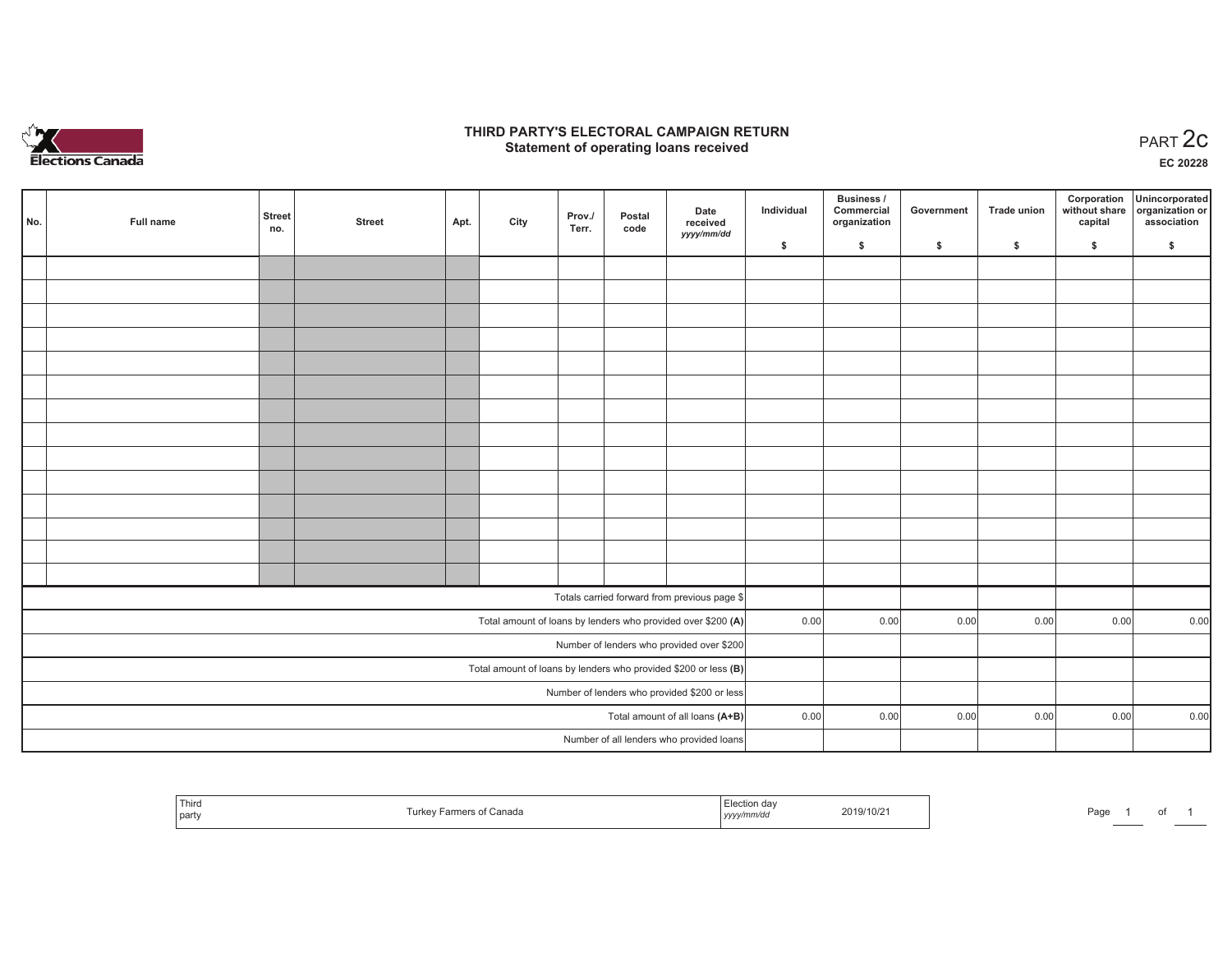

# **THIRD PARTY'S ELECTORAL CAMPAIGN RETURN S** ELECTORAL CAMPAIGN RETURN<br>Summary of inflows PART 2d

| No.   | Type of contributor / lender                    | <b>Monetary</b><br>contributions<br>(Part 2a) | Non-monetary<br>contributions<br>(Part 2b) | Loans<br>(Part 2c) | <b>Total</b> | Number of<br>contributors and<br>lenders |
|-------|-------------------------------------------------|-----------------------------------------------|--------------------------------------------|--------------------|--------------|------------------------------------------|
|       |                                                 | \$                                            | \$                                         | \$                 | \$           |                                          |
| 1.    | Individuals                                     |                                               |                                            |                    | 0.00         |                                          |
|       | 2. Businesses / Commercial organizations        |                                               |                                            |                    | 0.00         |                                          |
| 3.    | Governments                                     |                                               |                                            |                    | 0.00         |                                          |
| 4.    | Trade unions                                    |                                               |                                            |                    | 0.00         |                                          |
| 5.    | Corporations without share capital              |                                               |                                            |                    | 0.00         |                                          |
|       | 6. Unincorporated organizations or associations |                                               |                                            |                    | 0.00         |                                          |
|       | 7. $\boxed{\text{Total (items 1 to 6)}}$        |                                               |                                            |                    | 0.00         |                                          |
| Total |                                                 |                                               |                                            |                    |              |                                          |
|       | 8. Amount of third party's resources used       |                                               |                                            |                    | 0.00         |                                          |
| 9.    | Grand total (items 7 and 8)                     |                                               |                                            |                    | 0.00         |                                          |

| Third<br>party | Turkey Farmers of Canada | Election dav<br>.<br>yyyy/mm/dd | 2019/10/21 |
|----------------|--------------------------|---------------------------------|------------|
|----------------|--------------------------|---------------------------------|------------|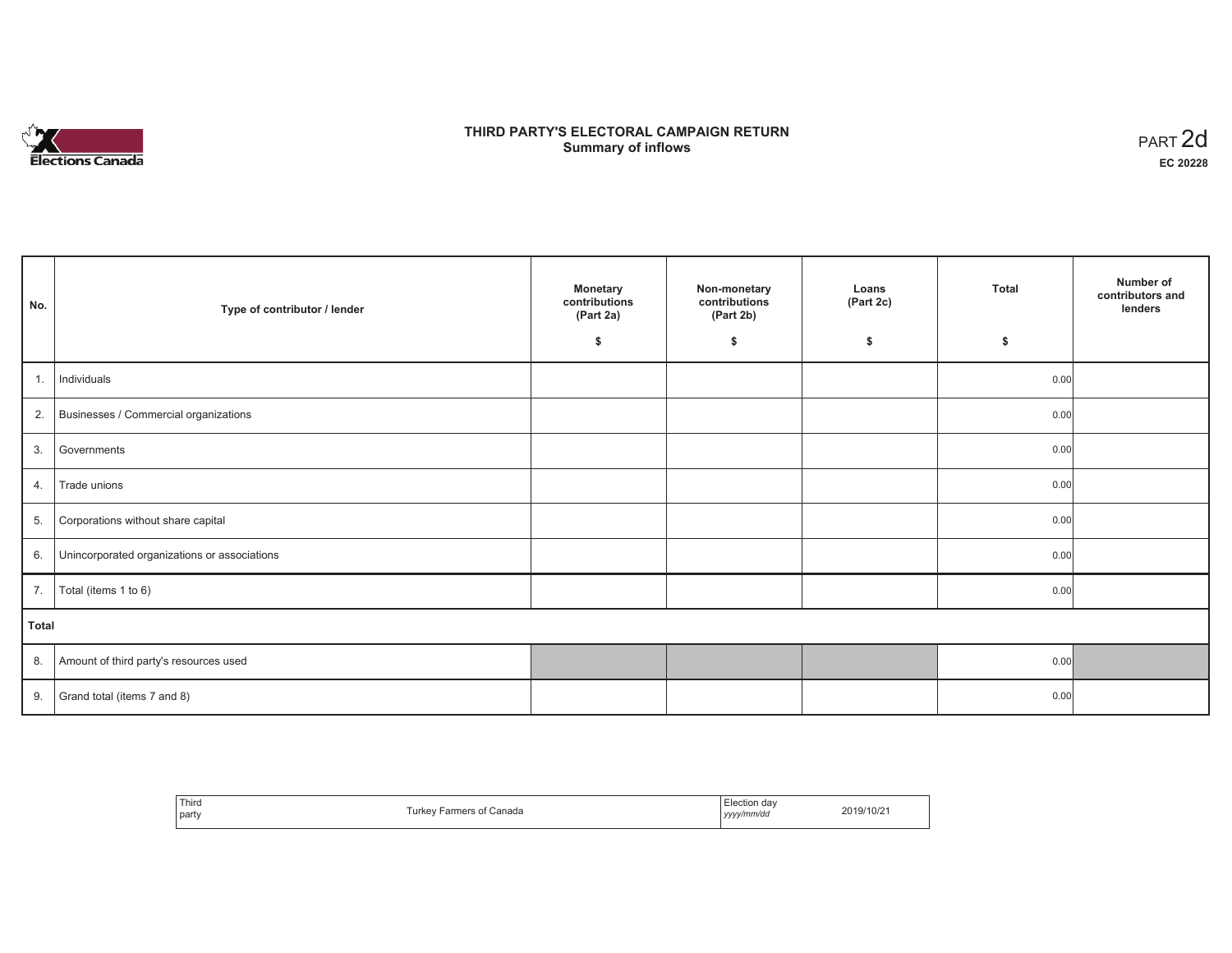

## **THIRD PARTY'S ELECTORAL CAMPAIGN RETURN Statement of expenses incurred for regulated activities that take place during the pre-election period**  *(Only applicable to a fixed-date general election)*

For a list of expense types, expense categories and expense subcategories, refer to Annex II in the Instructions.

| No.      | Date<br>incurred<br>yyyy/mm/dd | <b>ED Code</b><br>(if applicable) | Supplier | <b>Expense type</b> | Expense<br>category | Expense<br>subcategory | <b>Starting date</b><br>of activity,<br>advertisement<br>or survey<br>yyyy/mm/dd | Ending date<br>of activity,<br>advertisement<br>or survey<br>yyyy/mm/dd | Place of activity or<br>advertisement        | <b>Expense amount</b><br>\$ |
|----------|--------------------------------|-----------------------------------|----------|---------------------|---------------------|------------------------|----------------------------------------------------------------------------------|-------------------------------------------------------------------------|----------------------------------------------|-----------------------------|
|          |                                |                                   |          |                     |                     |                        |                                                                                  |                                                                         |                                              |                             |
|          |                                |                                   |          |                     |                     |                        |                                                                                  |                                                                         |                                              |                             |
|          |                                |                                   |          |                     |                     |                        |                                                                                  |                                                                         |                                              |                             |
|          |                                |                                   |          |                     |                     |                        |                                                                                  |                                                                         |                                              |                             |
|          |                                |                                   |          |                     |                     |                        |                                                                                  |                                                                         |                                              |                             |
|          |                                |                                   |          |                     |                     |                        |                                                                                  |                                                                         |                                              |                             |
|          |                                |                                   |          |                     |                     |                        |                                                                                  |                                                                         |                                              |                             |
|          |                                |                                   |          |                     |                     |                        |                                                                                  |                                                                         |                                              |                             |
|          |                                |                                   |          |                     |                     |                        |                                                                                  |                                                                         |                                              |                             |
|          |                                |                                   |          |                     |                     |                        |                                                                                  |                                                                         |                                              |                             |
|          |                                |                                   |          |                     |                     |                        |                                                                                  |                                                                         |                                              |                             |
|          |                                |                                   |          |                     |                     |                        |                                                                                  |                                                                         |                                              |                             |
|          |                                |                                   |          |                     |                     |                        |                                                                                  |                                                                         |                                              |                             |
|          |                                |                                   |          |                     |                     |                        |                                                                                  |                                                                         |                                              |                             |
|          |                                |                                   |          |                     |                     |                        |                                                                                  |                                                                         |                                              |                             |
|          |                                |                                   |          |                     |                     |                        |                                                                                  |                                                                         |                                              |                             |
|          |                                |                                   |          |                     |                     |                        |                                                                                  |                                                                         |                                              |                             |
|          |                                |                                   |          |                     |                     |                        |                                                                                  |                                                                         | Totals carried forward from previous page \$ | 0.00                        |
| Total \$ |                                |                                   |          |                     |                     |                        | 0.00                                                                             |                                                                         |                                              |                             |

| Thirc<br>' part | Canada<br>l urke<br>анк | --<br>2019/10/21<br>.<br><i>y</i> /11111/uv<br>  <i>yyyy</i> | Page |
|-----------------|-------------------------|--------------------------------------------------------------|------|
|-----------------|-------------------------|--------------------------------------------------------------|------|

 $_{\sf PART}$ 3a **EC 20228**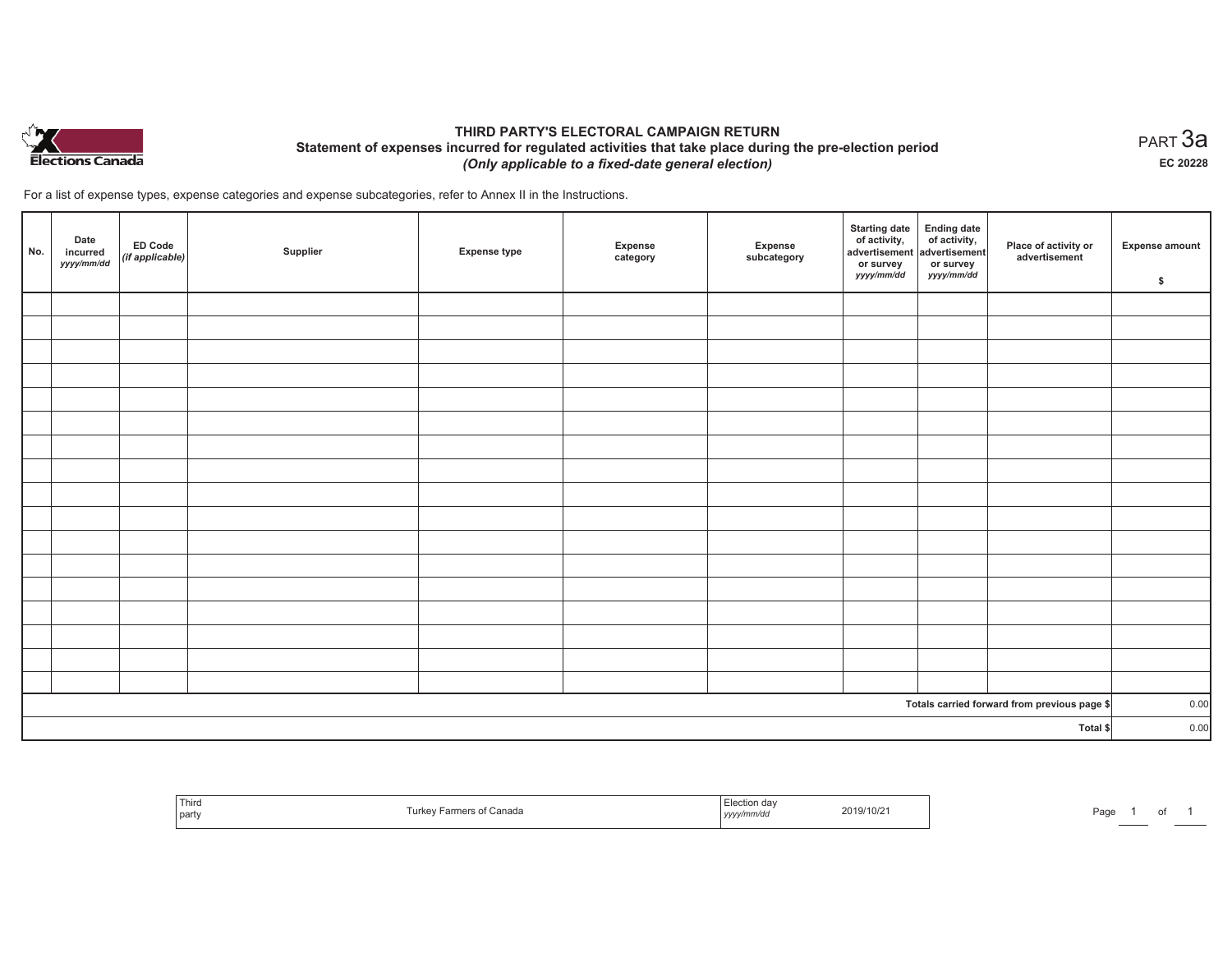

# **THIRD PARTY'S ELECTORAL CAMPAIGN RETURN Statement of expenses incurred for regulated activities that take place during the election period**<br>PART  $3\mathsf{b}$

**EC 20228**

For a list of expense types, expense categories and expense subcategories, refer to Annex II in the Instructions.

| No.                                          | Date<br>incurred<br>yyyy/mm/dd | ED Code<br>(if applicable) | Supplier | <b>Expense type</b> | Expense<br>category | Expense<br>subcategory | Starting date Ending date<br>of activity, of activity,<br>advertisement advertisement<br>or survey<br>yyyy/mm/dd | or survey<br>yyyy/mm/dd | Place of activity or<br>advertisement | <b>Expense amount</b><br>\$ |
|----------------------------------------------|--------------------------------|----------------------------|----------|---------------------|---------------------|------------------------|------------------------------------------------------------------------------------------------------------------|-------------------------|---------------------------------------|-----------------------------|
|                                              |                                |                            |          |                     |                     |                        |                                                                                                                  |                         |                                       |                             |
|                                              |                                |                            |          |                     |                     |                        |                                                                                                                  |                         |                                       |                             |
|                                              |                                |                            |          |                     |                     |                        |                                                                                                                  |                         |                                       |                             |
|                                              |                                |                            |          |                     |                     |                        |                                                                                                                  |                         |                                       |                             |
|                                              |                                |                            |          |                     |                     |                        |                                                                                                                  |                         |                                       |                             |
|                                              |                                |                            |          |                     |                     |                        |                                                                                                                  |                         |                                       |                             |
|                                              |                                |                            |          |                     |                     |                        |                                                                                                                  |                         |                                       |                             |
|                                              |                                |                            |          |                     |                     |                        |                                                                                                                  |                         |                                       |                             |
|                                              |                                |                            |          |                     |                     |                        |                                                                                                                  |                         |                                       |                             |
|                                              |                                |                            |          |                     |                     |                        |                                                                                                                  |                         |                                       |                             |
|                                              |                                |                            |          |                     |                     |                        |                                                                                                                  |                         |                                       |                             |
|                                              |                                |                            |          |                     |                     |                        |                                                                                                                  |                         |                                       |                             |
|                                              |                                |                            |          |                     |                     |                        |                                                                                                                  |                         |                                       |                             |
|                                              |                                |                            |          |                     |                     |                        |                                                                                                                  |                         |                                       |                             |
|                                              |                                |                            |          |                     |                     |                        |                                                                                                                  |                         |                                       |                             |
|                                              |                                |                            |          |                     |                     |                        |                                                                                                                  |                         |                                       |                             |
|                                              |                                |                            |          |                     |                     |                        |                                                                                                                  |                         |                                       |                             |
| Totals carried forward from previous page \$ |                                |                            |          |                     |                     | 0.00                   |                                                                                                                  |                         |                                       |                             |
| Total \$                                     |                                |                            |          |                     |                     |                        | 0.00                                                                                                             |                         |                                       |                             |

| Third<br>part | <sup>:</sup> Canada<br>. urke <sup>.</sup><br>'S 01<br>. | 2019/10/21<br>, уууултти | Page |
|---------------|----------------------------------------------------------|--------------------------|------|
|---------------|----------------------------------------------------------|--------------------------|------|